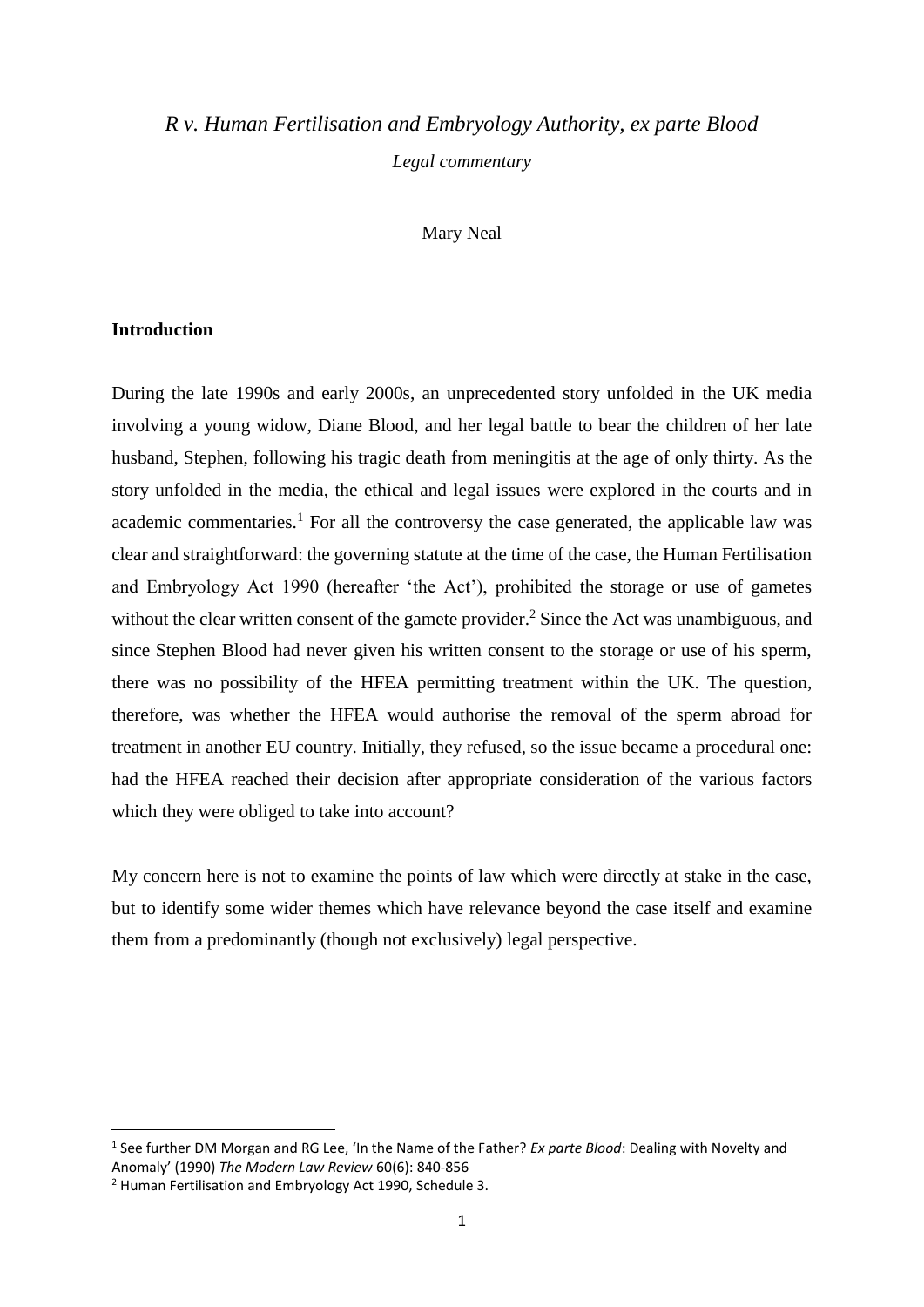#### **The absence of consent and the principle of autonomy**

As Laurie J notes, Stephen Blood was unconscious throughout both of the procedures to retrieve sperm samples from him. Where a patient is unconscious, and so clearly lacking in autonomy, there is (obviously) no requirement to obtain his consent for an intervention. In discussing a patient who was unconscious throughout his hospitalisation, therefore, the principle of patient autonomy and the absence of consent *to these interventions* are irrelevant. Because this case involves assisted reproduction and the Act, however, it is relevant to have regard to the fact that Stephen Blood never consented *under that statute*; he never sought nor consented to 'treatment together' with his wife under the Act. Putting herself in the applicant's position, Jackson J reflects that:

From the point of view of the applicant, who desperately wants to preserve the option of bearing her late husband's child, it seems cruel that a legal technicality could force the destruction of her husband's sperm.<sup>3</sup>

Here, Jackson J is trying to see the issue from Mrs Blood's perspective, rather than endorsing this way of looking at the legal requirement for consent. For far from being a 'legal technicality', or a needlessly cruel impediment to Mrs Blood's achievement of her (and reportedly her late husband's) dream of a family, the written consent of the parties seeking treatment is of the utmost importance under the Act and has been described as one of the 'twin pillars' of the statutory regime.<sup>4</sup> Jackson J emphasises that the requirement for consent under the Act must also be seen as part of a whole *process* of deciding to embark upon treatment when she observes that 'Stephen Blood did not give consent in writing *and he did not have an opportunity to receive counselling or be provided with such relevant information as is proper*.'<sup>5</sup>

Autonomy has a shadowy presence in discussions regarding what deceased persons and persons with permanent incapacity 'would have wanted'. We cannot *really* respect the autonomy of such persons, of course, but in attempting to estimate what their wishes would have been, we are trying to do more than simply act in what *we* think are their 'best interests'

<sup>&</sup>lt;sup>3</sup> Jackson J, paragraph 9.

<sup>&</sup>lt;sup>4</sup> S Sheldon, 'Evans v Amicus Healthcare; Hadley v Midland Fertility Services—Revealing Cracks in the Twin Pillars' (2004) *Child and Family Law Quarterly* 16:437

<sup>5</sup> Jackson J, paragraph 5, emphasis added.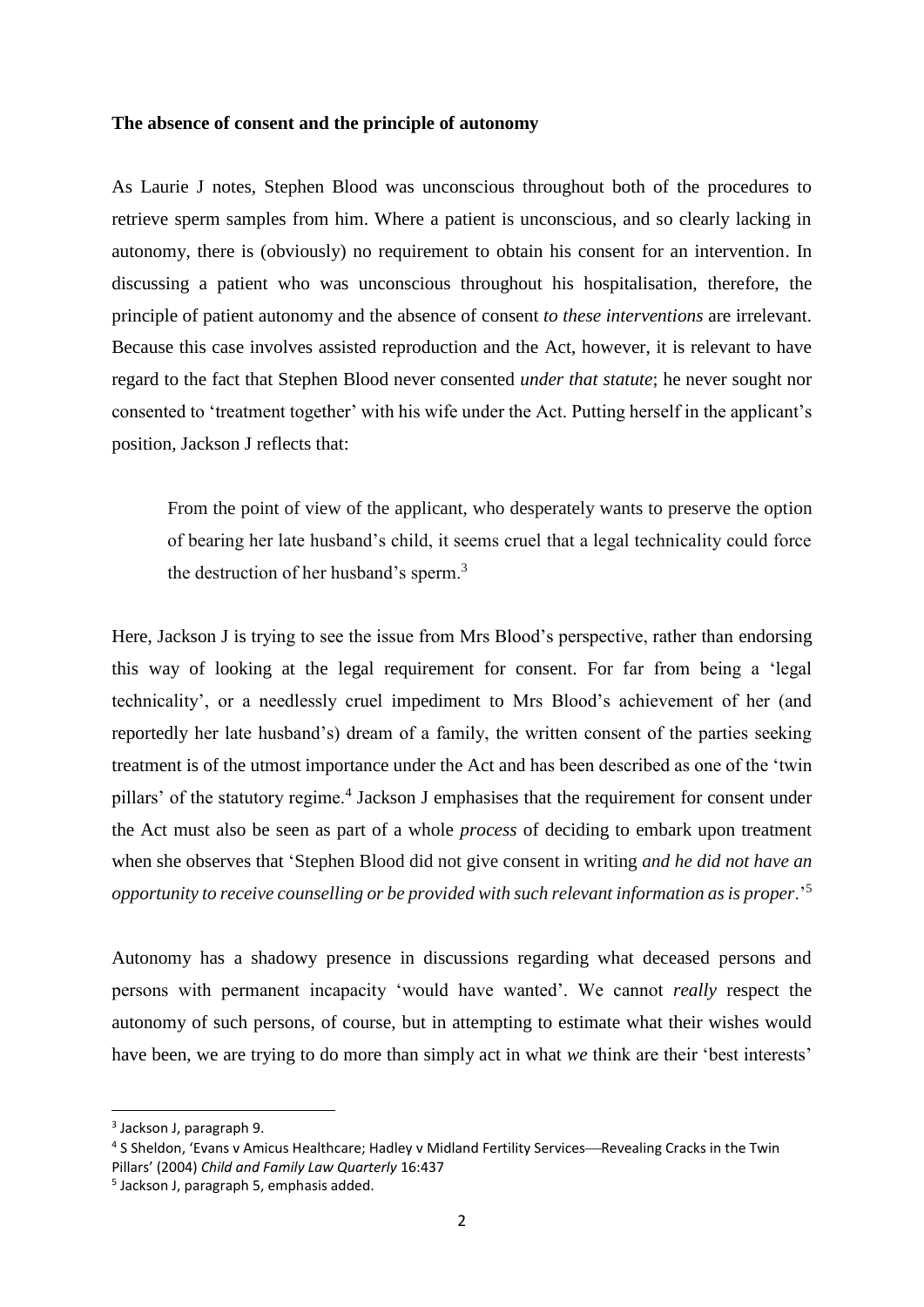(if they are alive), or act in a way that is objectively 'respectful' (if they are dead). Insofar as we try to respect such persons *personally*, rather than impersonally, it could be argued that we are influenced by the 'imprint' of their autonomy, so that in such cases, autonomy is neither truly present nor truly absent as a factor.<sup>6</sup> In the *Blood* case, although there was 'no hard evidence of a clear and settled wish in the event of death',<sup>7</sup> the court had *some* evidence of what Mr Blood's wishes had been during his lifetime. As Laurie J remarks,

The applicant has argued that she and her husband were strongly committed to starting a family, and there is no reason to doubt this, nor should we dismiss lightly the common objective of the couple.<sup>8</sup>

There was, however, no evidence of Mr Blood ever having contemplated *assisted* reproduction. This is relevant because assisted reproductive techniques (ARTs) raise particular ethical issues; for example, some people abhor the destruction of human embryos, which is a routine consequence of assisted reproduction. It is impossible, therefore, on the basis of Mrs Blood's testimony that she and her husband wished to start a family without assistance, to draw the conclusion that he would have been agreeable to the use of ARTs in pursuit of the same end. Not all of those who would countenance the former would also countenance the latter.

This difference alone ought to dissuade any court from believing it can determine how Mr Blood would have regarded his wife's plans. In fact, Mrs Blood's intentions were distinguished from what they envisaged together during his lifetime not *only* by the use of ARTs, but also because she proposed to conceive and bear a child *after* his death. Stephen Blood may well have contemplated the enterprise of conceiving and raising a child *together* with his wife; but the prospect of his wife conceiving and raising a child alone, after his death—a child with whom he could never have any kind of personal relationship, and could never 'parent'— is so far removed from what would have been within his contemplation while alive that the latter can hardly be relevant.<sup>9</sup> Indeed, we might choose to interpret his wife's account of their joint plans as evidence that Stephen Blood seems to have wanted to *be a parent*, not to father a genetic child whatever the circumstances.

<sup>6</sup> Jackson J acknowledges (but does not endorse) this kind of argument at paragraph 16 of her judgment.

<sup>&</sup>lt;sup>7</sup> Laurie J, paragraph 12.

<sup>8</sup> Laurie J, paragraph 11.

<sup>&</sup>lt;sup>9</sup> Laurie J acknowledges this at paragraph 11 of his judgment.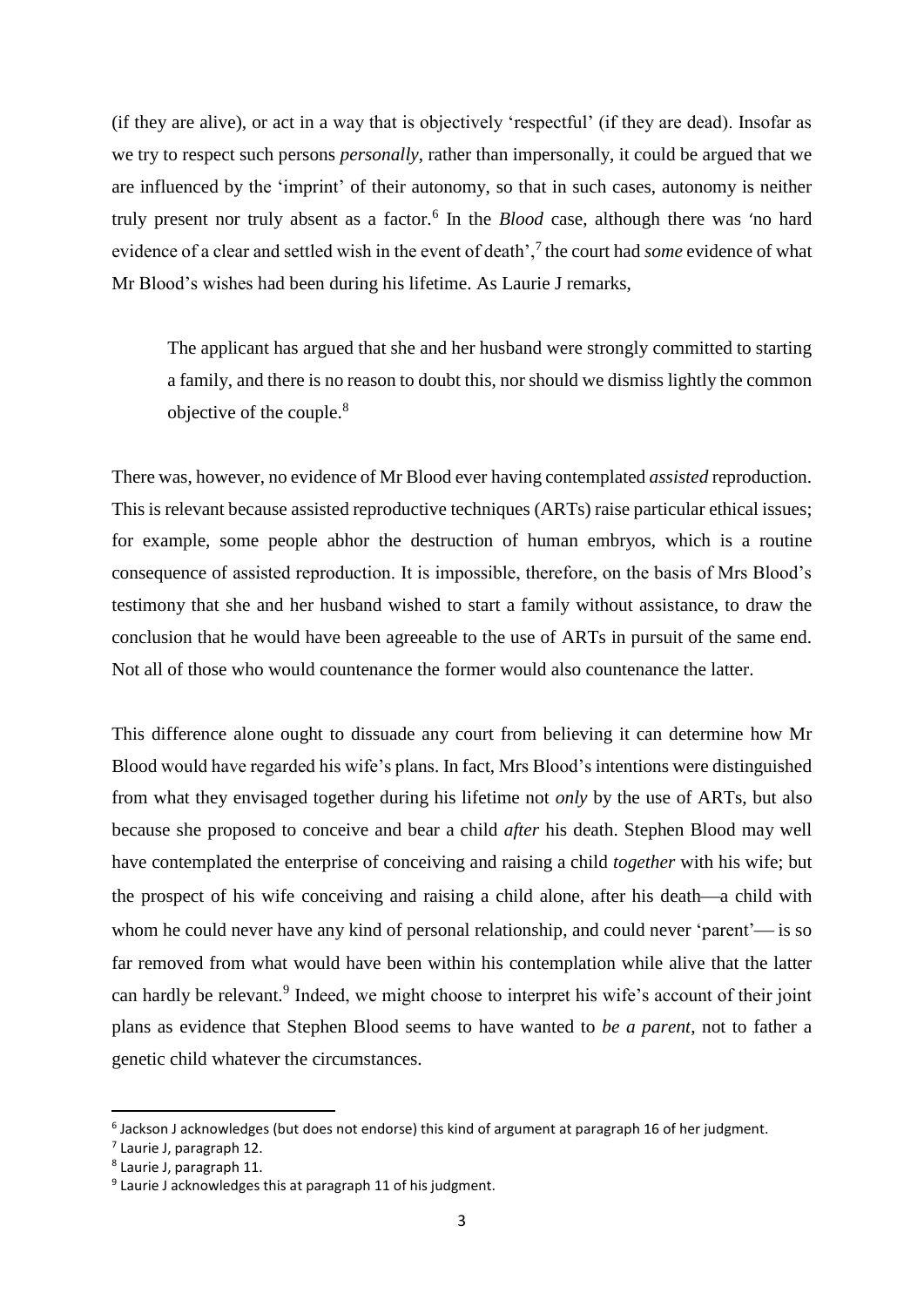If we decide that it may well have been parenthood that Stephen Blood was enthusiastic about (and the language of 'starting a family' is suggestive of this), then nothing his wife did after his death could have achieved that for him. Only if his wish to start a family was motivated mainly by a burning desire to secure his genetic legacy could we reasonably regard his wife's posthumous plans as being in fulfilment of 'what he would have wanted'; and even if we knew this to be so, there seems no reason why the law should facilitate such an endeavour (indeed there may be strong policy reasons for *not* doing so). In any case, Diane Blood seems to have made no such claim.

Since Mr Blood was unconscious when the sperm was extracted, and was deceased by the time of the litigation, the issues of *his* consent and autonomy arose only indirectly in the case, via the acknowledgment that he never consented to treatment under the Act and the evidence about his wishes while alive. Mrs Blood's autonomy might also be relevant, however. Jackson J considers this:

Mrs Blood might invoke her reproductive autonomy. She wishes to become a mother and she has a compelling interest in making this critically important decision about her body and her future family life for herself.<sup>10</sup>

In the view of Jackson J, Mrs Blood's personal autonomy was simply one ethical principle which had be balanced against others, notably the need for a clear and consistent application of the framework set out in the Act.<sup>11</sup> Although 'patient autonomy' often appears to trump other values in healthcare law cases involving competent patients seeking to exercise decisional autonomy in relation to medical treatment, that is not the context here; patient autonomy has been held not to support any right of patients to *insist* on receiving particular treatments.<sup>12</sup> As such, we are dealing in this case with autonomy as an abstract ethical principle, albeit an important one. The only sense in which autonomy seems to be relevant in a *legal* sense in this case is the sense in which it probably forms part of the ideological scaffolding of the right to free movement which ultimately won the day for Mrs Blood.

<sup>10</sup> Jackson J, paragraph 16.

<sup>11</sup> Jackson J, paragraph 19.

<sup>12</sup> *R (on the application of Burke) v. General Medical Council* [2005] EWCA Civ 1003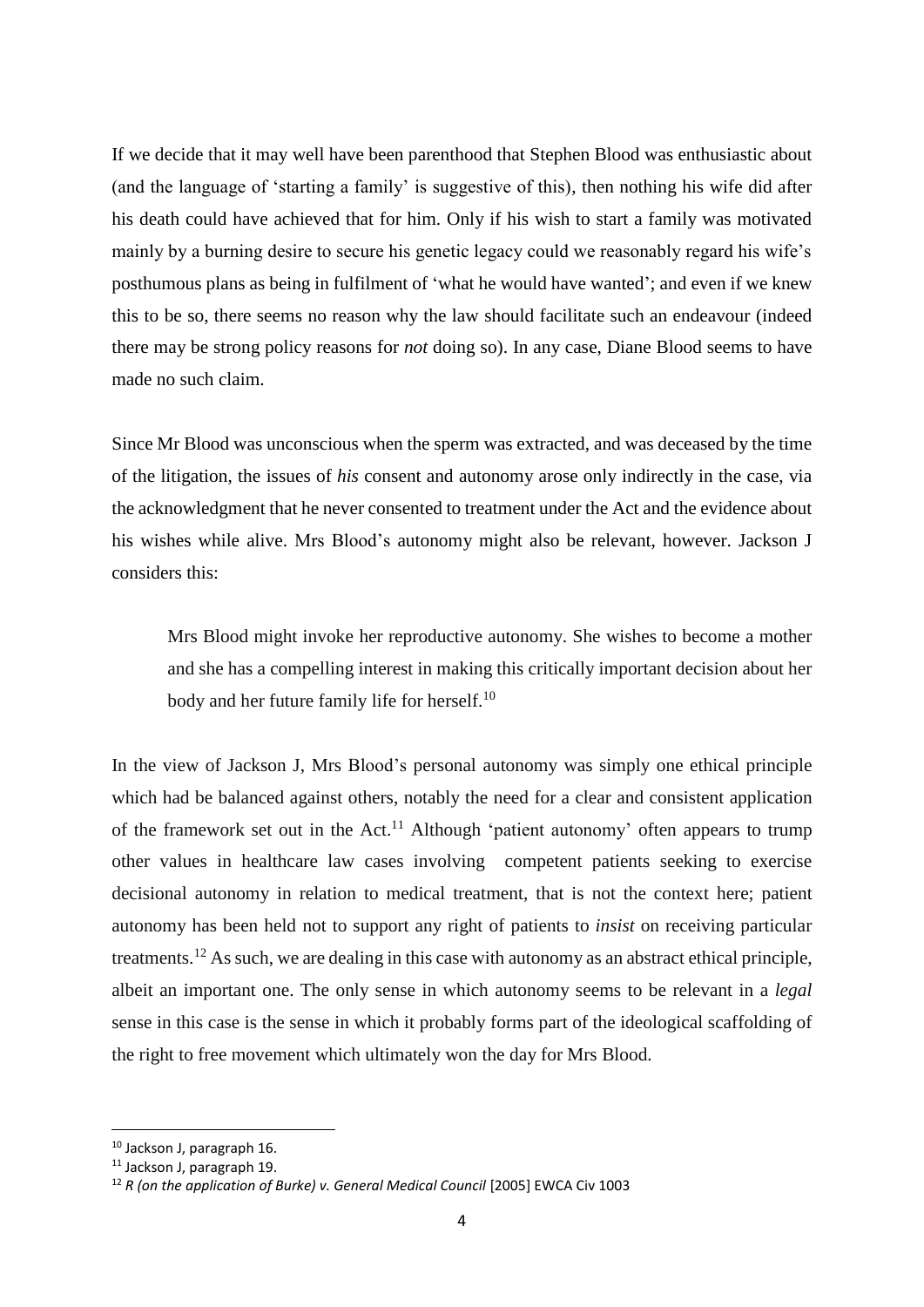# **'Treatment' and patients**

Although questions regarding what constitutes 'treatment' and who constitutes a 'patient', legally-speaking, were not directly at issue in this case, the case prompts some reflection on these matters. Considering Mr Blood first, he was clearly a patient while unconscious in hospital, until the point at which he was declared dead. When dealing with an unconscious patient, healthcare professionals have a legal and ethical obligation to act in the patient's 'best interests' (to ensure beneficence and patient-centred treatment). With this in mind, Laurie J has strong words for the professionals who acquiesced with Mrs Blood's request that sperm samples be extracted:

the unauthorised invasion of [Mr Blood's] bodily integrity is unequivocally an assault, unless it can be demonstrated that it was in his best interests, *as a patient*, to undergo the particular procedure…there is no direct benefit to Mr Blood whatsoever; neither immediately because he is in a coma, nor longer term since the interventions clearly occurred in anticipation of his death to bring about a benefit that would only arise once death had occurred.<sup>13</sup>

The interventions to extract sperm from an unconscious, dying man had no possibility of therapeutic value for him and were not motivated by clinical need. As Laurie J notes, not only do they fail the 'best interests' test; they 'unequivocally' amounted to assault. As such, they cannot plausibly be regarded as 'treatment'.

What of Mrs Blood? The whole case seems to be framed as if *she* were a patient (someone seeking to exercise her right to 'seek treatment abroad'). Mrs Blood was not a patient at the time of this case, however; she had no diagnosis, and was not under the care of a doctor as far as we know. Instead, it is more accurate to say that she sought to *become* a patient. *Did* she become a patient when she was finally granted leave to take the sperm abroad and use it to create her family? I think this is questionable.

In paragraph 7 of his judgment, Laurie J quotes from section  $2(1)$  of the Act, which defines 'treatment services' as 'medical, surgical or obstetric services provided to the public or a

<sup>13</sup> Laurie J, paragraph 11.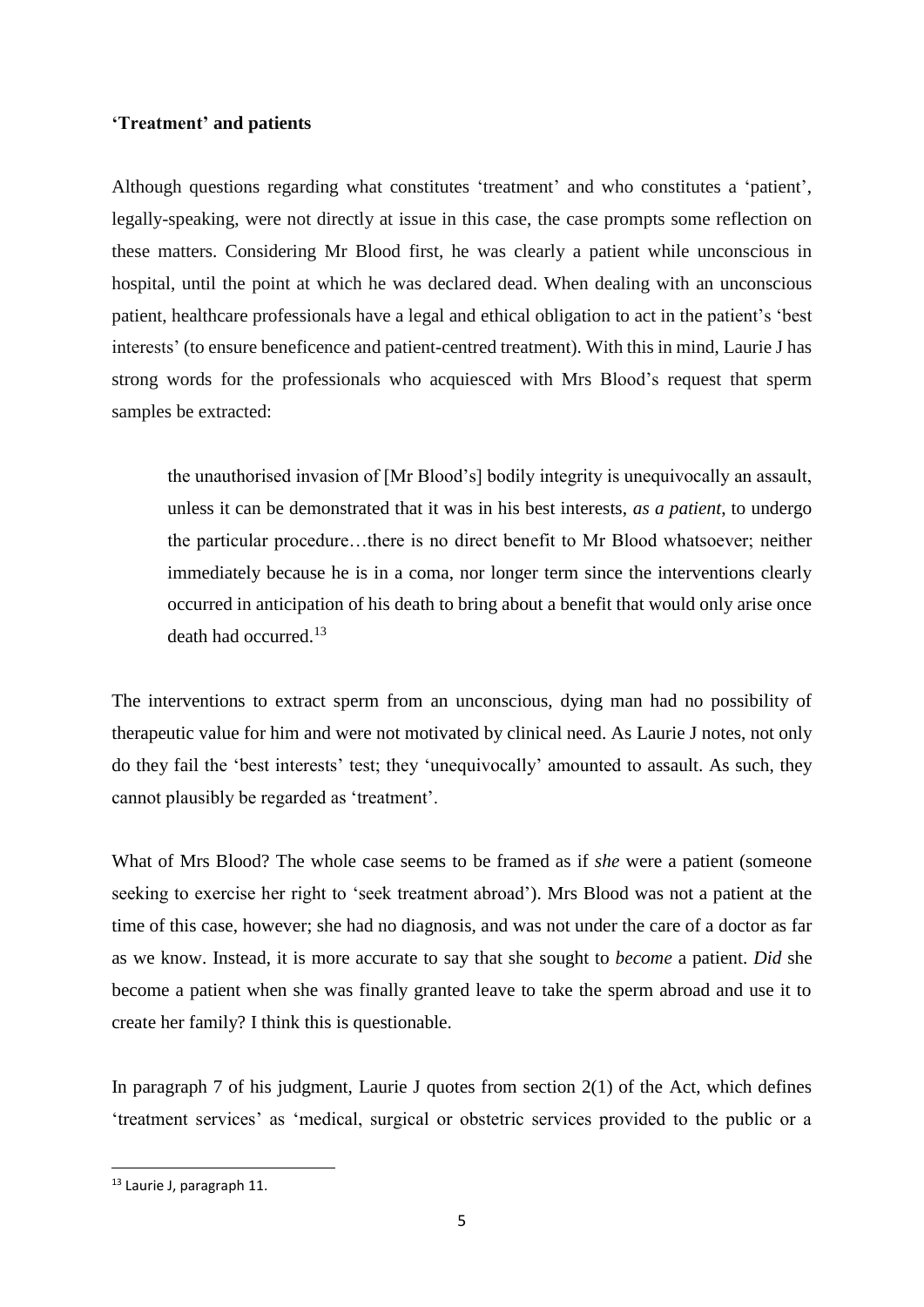section of the public for the purpose of assisting women to carry children.' When such a statutory definition exists, it supersedes (for the context covered by the Act) any common law understandings that may apply in other contexts. According to this definition, the intervention Mrs Blood seeks to avail herself of is 'treatment'. In my view, however, the statutory definition (which is undoubtedly authoritative in this case) is undesirably wide.

I have argued recently elsewhere<sup>14</sup> that to count as 'treatment' in the healthcare context, an intervention should *either* have intended therapeutic value for the person intervened-upon (as most cases of treatment do), *or* have a strong public interest justification (such as the removal of a healthy kidney from a living donor, which has no therapeutic value to the donor).<sup>15</sup> In fact, in most cases of treatment, both of these elements are present.<sup>16</sup> So which of these elements is present in Mrs Blood's 'treatment'? It is difficult to regard it as therapeutic, since Mrs Blood (as far as we know) had no relevant illness, nor any physical impediment to conceiving. Neither is her project straightforwardly justified by 'public good' considerations; indeed, it could be argued that there are public good considerations (perhaps associated with child welfare and the proper treatment of unconscious patients) which weigh *against* allowing it.

I am conscious of the fact that other 'treatments' currently so regarded may also fall foul of the test I have proposed above. For example, and staying in the same area , my test could lead to questions about whether assisted reproduction techniques were 'treatment' in the context of single people or same-sex couples (who may seek to access them despite being neither ill nor infertile). A short answer to this is that I believe that a public interest justification can be made in these cases (along the lines that denying ARTs to single and gay people risks driving people who are desperate to have children into risky unregulated inseminations or even unwanted intimate physical relationships which may be traumatic for them); moreover, Mrs Blood's case can be distinguished on the basis that what she sought was to bear the child of a particular man, now deceased. This is a preference (albeit a very strong and persistent one), not a condition; thus, the steps taken in pursuit of it ought to be understood as an exercise in preferencesatisfaction, not as treatment. The line between the two is not always clear, but sometimes, as in this case, it is.

 $\overline{\phantom{a}}$ 

<sup>&</sup>lt;sup>14</sup> 'Locating lawful abortion on the spectrum of "proper medical treatment"' in S Fovargue and A Mullock (eds.) *The Legitimacy of Medical Treatment: What Role for the Medical Exception?* (Routledge, 2015) 124-141

 $15$  It must also, of course, be justified by patient consent, or where that is impossible, by necessity or a 'best interests' calculus.

<sup>16</sup> Neal n 14 above, passim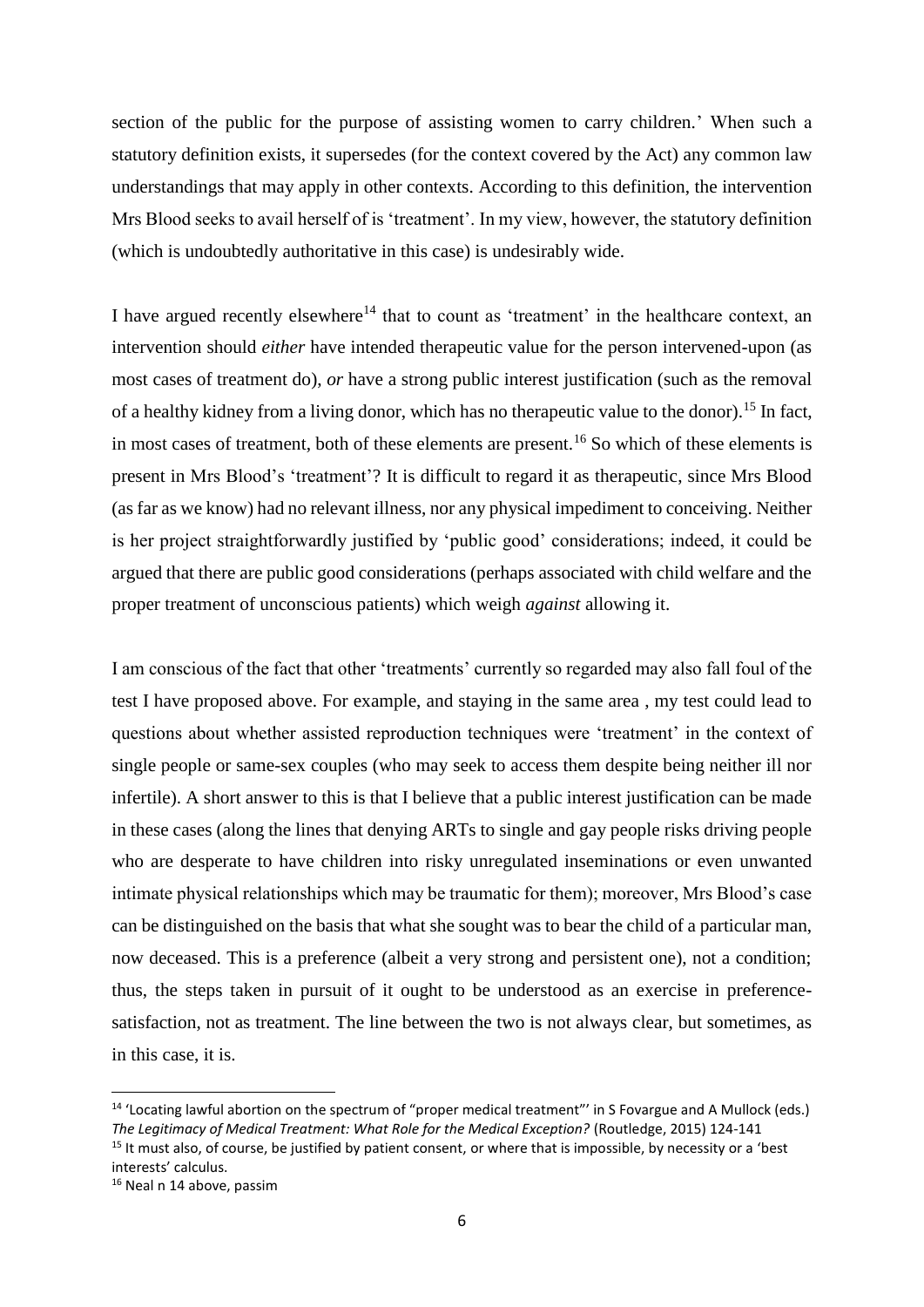#### **Human dignity**

Like the principle of respect for autonomy, the value of human dignity is both an ethical and a legal value.<sup>17</sup> Despite the derision of some famous detractors,<sup>18</sup> the idea of dignity has enjoyed a renaissance in recent years, not least in the context of bioethics, where a growing body of literature is attempting to redress the neglect of the idea in that context (a neglect which may stem, at least partly, from the invisibility of dignity within the ethical approach-principlism-which dominated the first several decades of bioethical scholarship).<sup>19</sup> Considering the *Blood* case from a dignity perspective may prompt dignityrelated anxieties about the treatment of Stephen Blood while unconscious. As Laurie J puts it, Mr Blood was subjected to 'an intimate and highly invasive procedure'<sup>20</sup> which offered 'no direct benefit to [him] whatsoever'.<sup>21</sup> While his wife was presumably affected by shock and grief, the doctors were under an obligation to act professionally and in their patient's best interests. In requesting the sperm samples, Mrs Blood was regarding her husband as a potential father, which seems to have been consistent with the way she had always regarded him, and is not necessarily incompatible with respect for his equal human dignity. By retrieving the samples, however, the healthcare professionals treated Mr Blood not as a patient with equal human dignity and interests of his own (which would only be extinguished upon his death), but as a source of gametes. Presumably, amid the emotion of the situation, they were moved by Mrs Blood's appeals; in acting on them, however, they failed to respect the dignity of their patient, and their actions cannot be understood (as hers can) in terms of grief and shock.

<sup>&</sup>lt;sup>17</sup> For an explanation of the importance of human dignity, and why it is not properly described as a 'principle' see M Neal (2014) 'Respect for human dignity as "substantive basic norm"' *International Journal of Law in Context* 10(1):26-46.

<sup>18</sup> See eg S Pinker (2008) 'The Stupidity of Dignity', *The New Republic,* available at: <http://www.tnr.com/ article/the-stupidity-dignity>; R Macklin (2003) 'Dignity is a Useless Concept', *British Medical Journal* 327: 1419–20; and M Bagaric, and J Allen (2006) 'The vacuous concept of dignity' *Journal of Human Rights* 5: 257– 270.

<sup>19</sup> See further D Beyleveld and R Brownsword, *Human dignity in bioethics and biolaw* (Oxford: OUP, 2001); C Foster, *Human Dignity in Bioethics and Law* (Oxford: Hart Publishing, 2011); and R Andorno (2013), 'The Dual Role of Human Dignity in Bioethics', *Medicine, Health Care and Philosophy* 16(4):967-73. The dominant 'principlist' approach prioritises 'four principles' identified by TL Beauchamp and JF Childress, *Principles of Biomedical Ethics* (4th edition, Oxford University Press, 1994).

<sup>20</sup> Laurie J, paragraph 8

<sup>21</sup> Laurie J, paragraph 11.